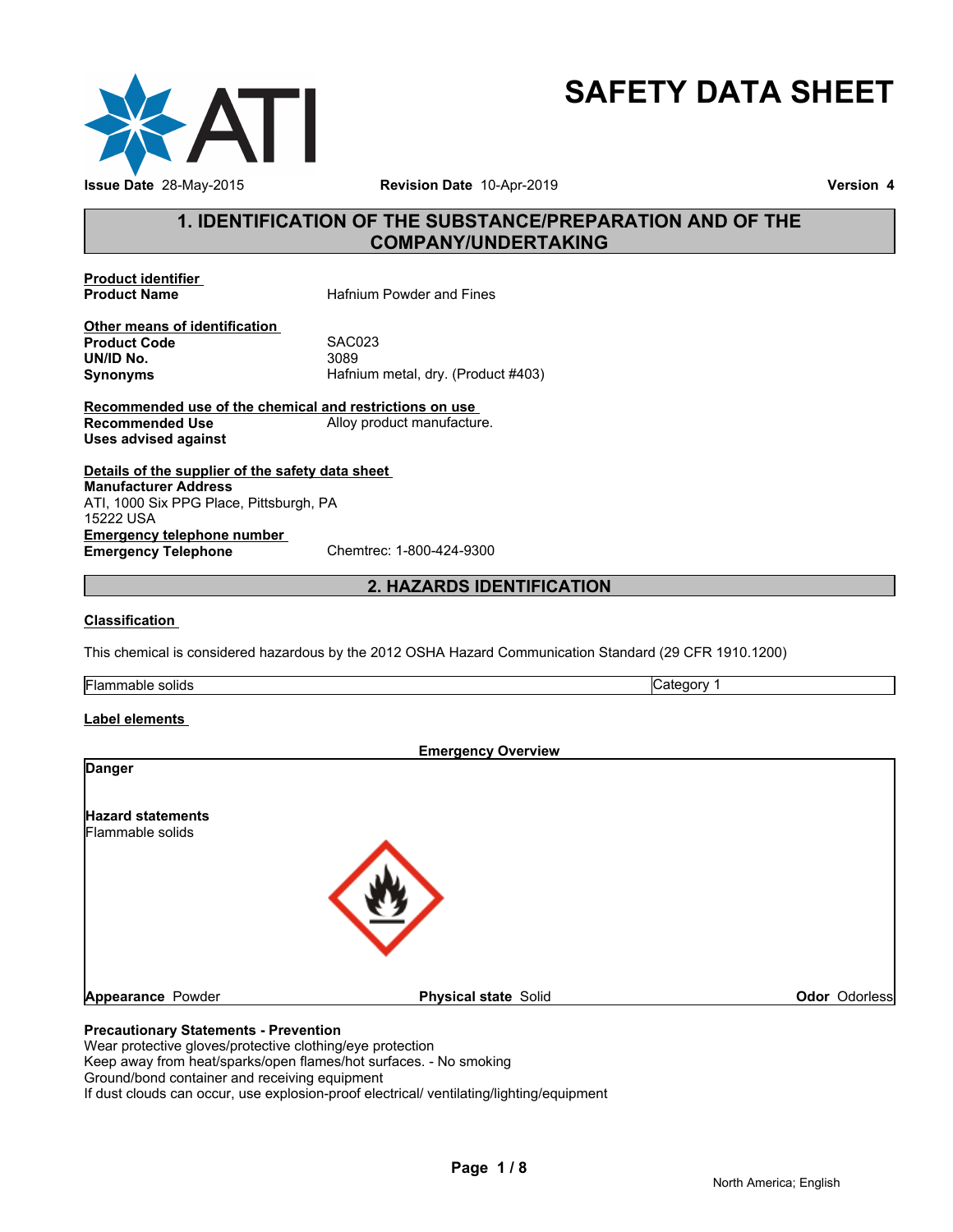#### **Precautionary Statements - Response**

In case of fire: Use salt (NaCl) or class D dry powder for extinction

**Hazards not otherwise classified (HNOC)**  Not applicable **Other Information** 

#### **3. COMPOSITION/INFORMATION ON INGREDIENTS**

.

**Synonyms** Hafnium metal, dry. (Product #403).

| <b>Chemical Name</b> | <b>CAS No.</b> | Weight-%  |
|----------------------|----------------|-----------|
| ⊣atnıum              | 7440-58-6      | $97 - 99$ |
| -<br>Zirconium       | 7440-67-7      | v-o       |
|                      |                |           |

## **4. FIRST AID MEASURES**

| First aid measures                                          |                                                                                                                                                        |
|-------------------------------------------------------------|--------------------------------------------------------------------------------------------------------------------------------------------------------|
| Eye contact                                                 | In the case of particles coming in contact with eyes during processing, treat as with any<br>foreign object.                                           |
| <b>Skin Contact</b>                                         | None under normal use conditions.                                                                                                                      |
| <b>Inhalation</b>                                           | If excessive amounts of smoke, fume, or particulate are inhaled during processing, remove<br>to fresh air and consult a qualified health professional. |
| Ingestion                                                   | IF SWALLOWED. Call a POISON CENTER or doctor/physician if you feel unwell.                                                                             |
| Most important symptoms and effects, both acute and delayed |                                                                                                                                                        |
| <b>Symptoms</b>                                             | None anticipated.                                                                                                                                      |
|                                                             | Indication of any immediate medical attention and special treatment needed                                                                             |
| Note to physicians                                          | Treat symptomatically.                                                                                                                                 |
|                                                             |                                                                                                                                                        |

#### **5. FIRE-FIGHTING MEASURES**

**Suitable extinguishing media**

Isolate large fires and allow to burn out. Smother small fires with salt (NaCl) or class D dry powder fire extinguisher.

**Unsuitable extinguishing media** Do not spray water on burning metal as an explosion may occur. This explosive characteristic is caused by the hydrogen and steam generated by the reaction of water with the burning material.

#### **Specific hazards arising from the chemical**

Intense heat. Very fine, high surface area material resulting from processing this product may ignite spontaneously at room temperature. WARNING: Fine particles of this product may form combustible dust-air mixtures. Keep particles away from all ignition sources including heat, sparks, and flame. Prevent dust accumulations to minimize combustible dust hazard.

**Hazardous combustion products**Not applicable.

**Explosion data Sensitivity to Mechanical Impact** None. **Sensitivity to Static Discharge** May be ignited by heat, sparks or flames.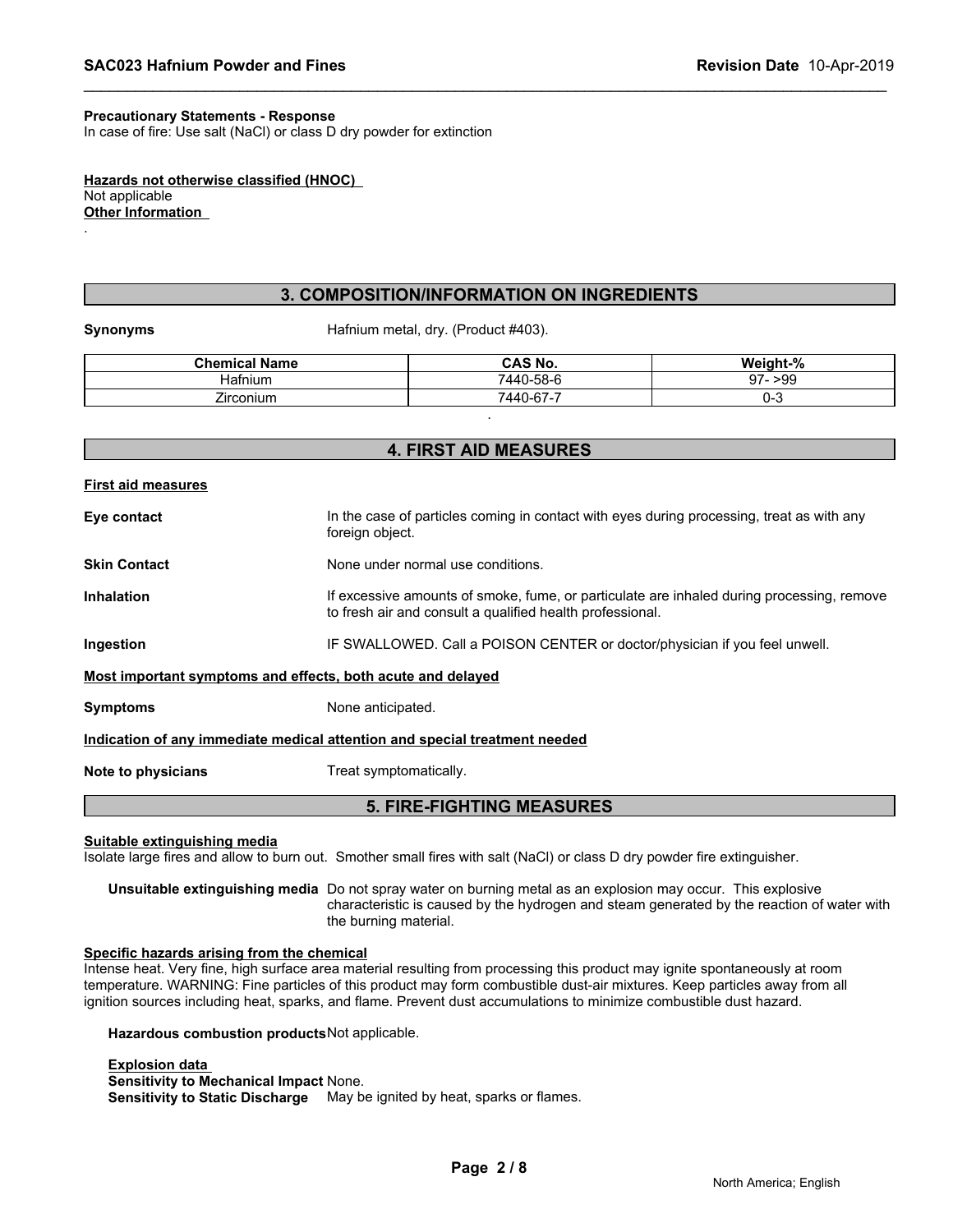#### **Protective equipment and precautions for firefighters**

Firefighters should wear self-contained breathing apparatus and full firefighting turnout gear.

#### **6. ACCIDENTAL RELEASE MEASURES**

| Personal precautions, protective equipment and emergency procedures<br>Use personal protective equipment as required.<br>Guide No. 170.<br>Collect spillage to prevent release to the environment.<br>Methods and material for containment and cleaning up<br>Prevent further leakage or spillage if safe to do so.<br>Sweep or shovel material into dry containers using non-sparking tools. Avoid creating<br>uncontrolled dust.<br>7. HANDLING AND STORAGE<br>Intense heat. Very fine, high surface area material resulting from grinding, buffing,<br>polishing, or similar processes of this product may ignite spontaneously at room<br>temperature. WARNING: Fine particles of this product may form combustible dust-air<br>Prevent dust accumulations to minimize combustible dust hazard.<br>Conditions for safe storage, including any incompatibilities<br>Dissolves in hydrofluoric acid. Ignites in the presence of fluorine. When heated above<br>200°C, reacts exothermically with the following. Chlorine, bromine, halocarbons, carbon |                                      |                                                                                                                                                                                                   |
|----------------------------------------------------------------------------------------------------------------------------------------------------------------------------------------------------------------------------------------------------------------------------------------------------------------------------------------------------------------------------------------------------------------------------------------------------------------------------------------------------------------------------------------------------------------------------------------------------------------------------------------------------------------------------------------------------------------------------------------------------------------------------------------------------------------------------------------------------------------------------------------------------------------------------------------------------------------------------------------------------------------------------------------------------------|--------------------------------------|---------------------------------------------------------------------------------------------------------------------------------------------------------------------------------------------------|
|                                                                                                                                                                                                                                                                                                                                                                                                                                                                                                                                                                                                                                                                                                                                                                                                                                                                                                                                                                                                                                                          |                                      |                                                                                                                                                                                                   |
|                                                                                                                                                                                                                                                                                                                                                                                                                                                                                                                                                                                                                                                                                                                                                                                                                                                                                                                                                                                                                                                          | <b>Personal precautions</b>          |                                                                                                                                                                                                   |
|                                                                                                                                                                                                                                                                                                                                                                                                                                                                                                                                                                                                                                                                                                                                                                                                                                                                                                                                                                                                                                                          | For emergency responders             | Use personal protective equipment as required. Follow Emergency Response Guidebook,                                                                                                               |
|                                                                                                                                                                                                                                                                                                                                                                                                                                                                                                                                                                                                                                                                                                                                                                                                                                                                                                                                                                                                                                                          | <b>Environmental precautions</b>     |                                                                                                                                                                                                   |
|                                                                                                                                                                                                                                                                                                                                                                                                                                                                                                                                                                                                                                                                                                                                                                                                                                                                                                                                                                                                                                                          | <b>Environmental precautions</b>     |                                                                                                                                                                                                   |
|                                                                                                                                                                                                                                                                                                                                                                                                                                                                                                                                                                                                                                                                                                                                                                                                                                                                                                                                                                                                                                                          |                                      |                                                                                                                                                                                                   |
|                                                                                                                                                                                                                                                                                                                                                                                                                                                                                                                                                                                                                                                                                                                                                                                                                                                                                                                                                                                                                                                          | <b>Methods for containment</b>       |                                                                                                                                                                                                   |
|                                                                                                                                                                                                                                                                                                                                                                                                                                                                                                                                                                                                                                                                                                                                                                                                                                                                                                                                                                                                                                                          | Methods for cleaning up              |                                                                                                                                                                                                   |
|                                                                                                                                                                                                                                                                                                                                                                                                                                                                                                                                                                                                                                                                                                                                                                                                                                                                                                                                                                                                                                                          |                                      |                                                                                                                                                                                                   |
|                                                                                                                                                                                                                                                                                                                                                                                                                                                                                                                                                                                                                                                                                                                                                                                                                                                                                                                                                                                                                                                          | <b>Precautions for safe handling</b> |                                                                                                                                                                                                   |
|                                                                                                                                                                                                                                                                                                                                                                                                                                                                                                                                                                                                                                                                                                                                                                                                                                                                                                                                                                                                                                                          | Advice on safe handling              | mixtures. Keep particles away from all ignition sources including heat, sparks, and flame.                                                                                                        |
|                                                                                                                                                                                                                                                                                                                                                                                                                                                                                                                                                                                                                                                                                                                                                                                                                                                                                                                                                                                                                                                          |                                      |                                                                                                                                                                                                   |
|                                                                                                                                                                                                                                                                                                                                                                                                                                                                                                                                                                                                                                                                                                                                                                                                                                                                                                                                                                                                                                                          | <b>Storage Conditions</b>            | Keep away from heat, sparks, flame and other sources of ignition (i.e., pilot lights, electric<br>motors and static electricity). For long-term storage, keep sealed in argon-filled steel drums. |
|                                                                                                                                                                                                                                                                                                                                                                                                                                                                                                                                                                                                                                                                                                                                                                                                                                                                                                                                                                                                                                                          | Incompatible materials               | tetrachloride, carbon tetrafluoride, and freon.                                                                                                                                                   |

#### **8. EXPOSURE CONTROLS/PERSONAL PROTECTION**

#### **Control parameters**

#### **Exposure Guidelines**

| <b>Chemical Name</b> | <b>ACGIH TLV</b>                                         | <b>OSHA PEL</b>                                                           |
|----------------------|----------------------------------------------------------|---------------------------------------------------------------------------|
| Hafnium              | TWA: $0.5 \text{ mg/m}^3$ TWA: $0.5 \text{ mg/m}^3$ Hf   | TWA: $0.5 \text{ mg/m}^3$                                                 |
| 7440-58-6            |                                                          |                                                                           |
| <b>Zirconium</b>     | STEL: 10 mg/m <sup>3</sup> STEL: 10 mg/m <sup>3</sup> Zr | TWA: $5 \text{ mg/m}^3$ Zr                                                |
| 7440-67-7            | TWA: $5 \text{ mg/m}^3$ TWA: $5 \text{ mg/m}^3$ Zr       | $\sqrt{\frac{3}{2}}$ (vacated) STEL: 10 mg/m <sup>3</sup> (vacated) STEL: |
|                      |                                                          | 10 mg/m $3 Zr$                                                            |

#### **Appropriate engineering controls**

**Engineering Controls Avoid generation of uncontrolled particles.** 

#### **Individual protection measures, such as personal protective equipment**

**Eye/face protection** When airborne particles may be present, appropriate eye protection is recommended. For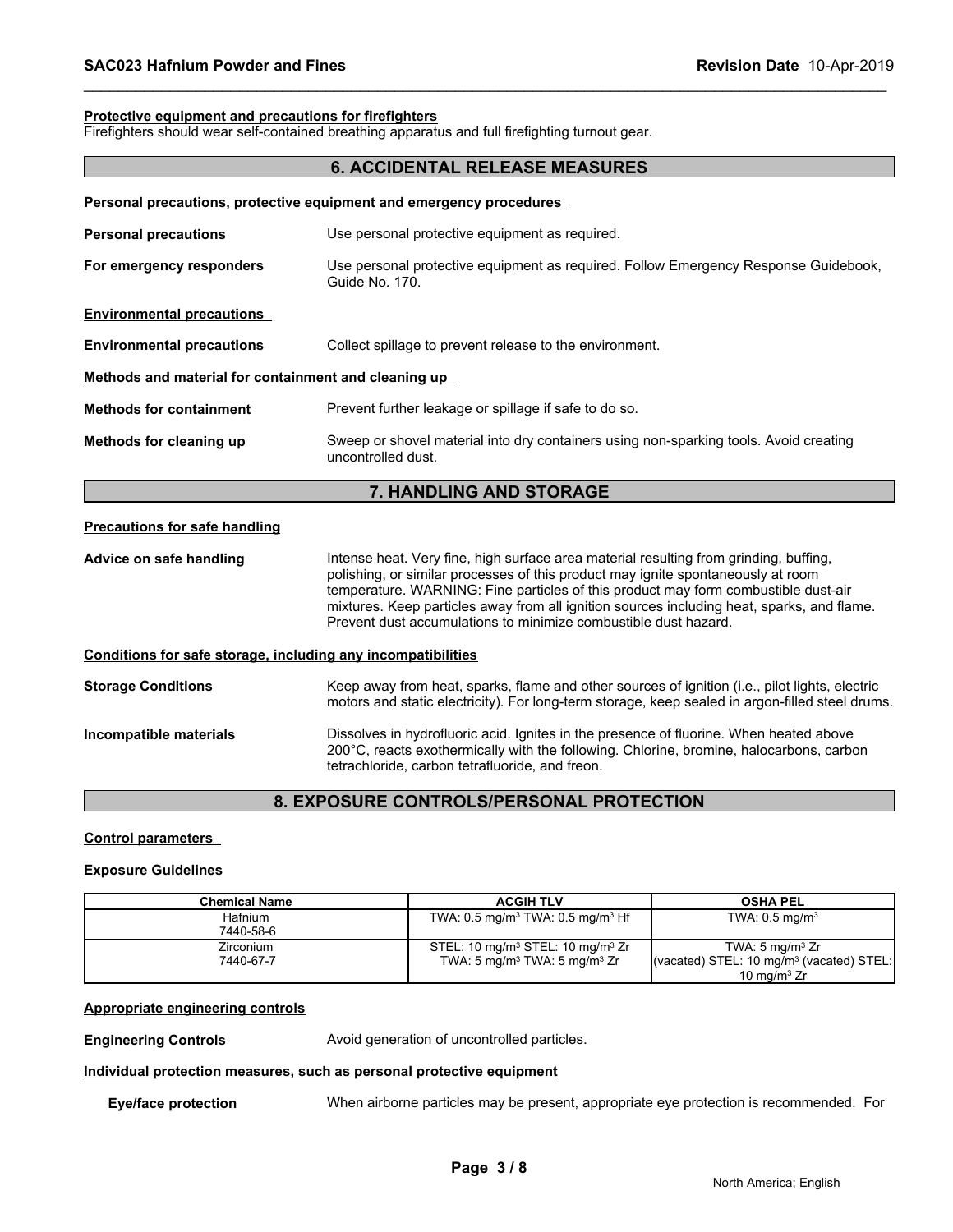|                                       | example, tight-fitting goggles, foam-lined safety glasses or other protective equipment that<br>shield the eyes from particles.                                                                                                                                                                                                                                                 |
|---------------------------------------|---------------------------------------------------------------------------------------------------------------------------------------------------------------------------------------------------------------------------------------------------------------------------------------------------------------------------------------------------------------------------------|
| Skin and body protection              | Fire/flame resistant/retardant clothing may be appropriate during hot work with the product.                                                                                                                                                                                                                                                                                    |
| <b>Respiratory protection</b>         | When particulates/fumes/gases are generated and if exposure limits are exceeded or<br>irritation is experienced, proper approved respiratory protection should be worn.<br>Positive-pressure supplied air respirators may be required for high airborne contaminant<br>concentrations. Respiratory protection must be provided in accordance with current local<br>regulations. |
| <b>General Hygiene Considerations</b> | Handle in accordance with good industrial hygiene and safety practice.                                                                                                                                                                                                                                                                                                          |

### **9. PHYSICAL AND CHEMICAL PROPERTIES**

#### **Information on basic physical and chemical properties**

| <b>Physical state</b>            | Solid                   |                       |                |
|----------------------------------|-------------------------|-----------------------|----------------|
| Appearance                       | Powder                  | Odor                  | Odorless       |
| Color                            | metallic gray or silver | <b>Odor threshold</b> | Not applicable |
|                                  |                         |                       |                |
| <b>Property</b>                  | Values                  | Remarks • Method      |                |
| рH                               |                         | Not applicable        |                |
| Melting point/freezing point     | 2227 °C / 4050 °F       |                       |                |
| Boiling point / boiling range    |                         |                       |                |
| <b>Flash point</b>               |                         |                       |                |
| <b>Evaporation rate</b>          |                         | Not applicable        |                |
| Flammability (solid, gas)        |                         | Flammable             |                |
| <b>Flammability Limit in Air</b> |                         |                       |                |
| <b>Upper flammability limit:</b> |                         |                       |                |
| Lower flammability limit:        |                         |                       |                |
| Vapor pressure                   |                         | Not applicable        |                |
| Vapor density                    |                         | Not applicable        |                |
| <b>Specific Gravity</b>          | 13.3                    |                       |                |
| <b>Water solubility</b>          | Insoluble               |                       |                |
| Solubility in other solvents     |                         |                       |                |
| <b>Partition coefficient</b>     |                         | Not applicable        |                |
| <b>Autoignition temperature</b>  |                         | Not applicable        |                |
| <b>Decomposition temperature</b> |                         | Not applicable        |                |
| <b>Kinematic viscosity</b>       |                         | Not applicable        |                |
| <b>Dynamic viscosity</b>         |                         | Not applicable        |                |
| <b>Explosive properties</b>      | Not applicable          |                       |                |
| <b>Oxidizing properties</b>      | Not applicable          |                       |                |
| <b>Other Information</b>         |                         |                       |                |
|                                  |                         |                       |                |
| <b>Softening point</b>           |                         |                       |                |
| Molecular weight                 |                         |                       |                |
| <b>VOC Content (%)</b>           | Not applicable          |                       |                |
| <b>Density</b>                   |                         |                       |                |
| <b>Bulk density</b>              | 220-380 lb/ft3          |                       |                |
|                                  |                         |                       |                |

### **10. STABILITY AND REACTIVITY**

#### **Reactivity**  Not applicable

#### **Chemical stability**

Stable under normal conditions.

#### **Possibility of Hazardous Reactions**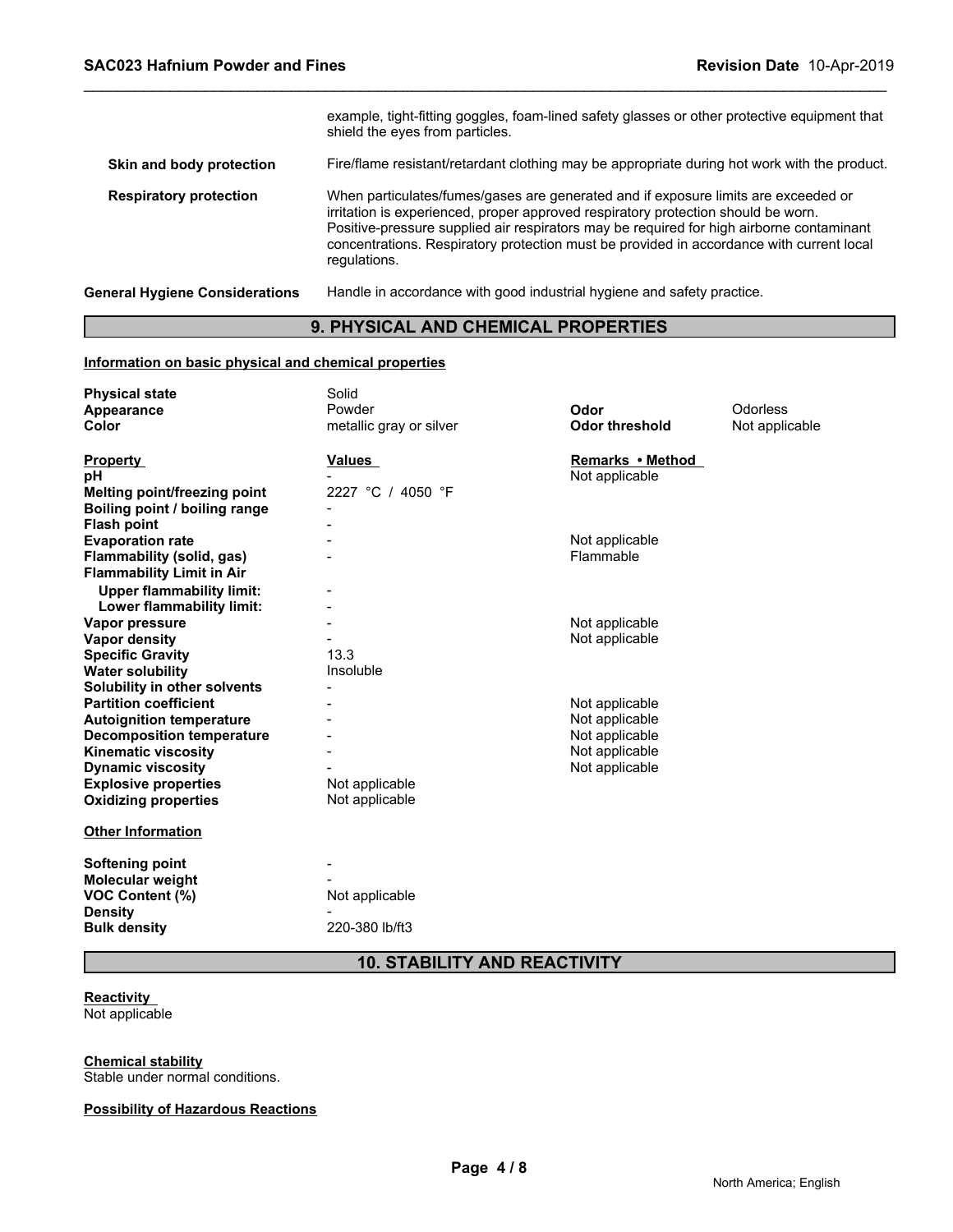None under normal processing.

**Hazardous polymerization** Hazardous polymerization does not occur.

#### **Conditions to avoid**

Dust formation and dust accumulation.

#### **Incompatible materials**

Dissolves in hydrofluoric acid. Ignites in the presence of fluorine. When heated above 200°C, reacts exothermically with the following. Chlorine, bromine, halocarbons, carbon tetrachloride, carbon tetrafluoride, and freon.

#### **Hazardous Decomposition Products**

Not applicable.

#### **11. TOXICOLOGICAL INFORMATION**

#### **Information on likely routes of exposure**

#### **Product Information**

| <b>Inhalation</b>   | Product not classified. |
|---------------------|-------------------------|
| Eye contact         | Product not classified. |
| <b>Skin Contact</b> | Product not classified. |
| Ingestion           | Product not classified. |

| <b>Chemical Name</b> | Oral LD50       | Dermal LD50 | <b>Inhalation LC50</b> |
|----------------------|-----------------|-------------|------------------------|
| <b>Hafnium</b>       | > 5000 mg/kg bw |             | $>4.3$ mg/L            |
| 7440-58-6            |                 |             |                        |
| Zirconium            | 5000 mg/kg bw   |             | $>4.3$ mg/L            |
| 7440-67-7            |                 |             |                        |

#### **Information on toxicological effects**

**Symptoms** None known.

**Delayed and immediate effects as well as chronic effects from short and long-term exposure** 

| <b>Acute toxicity</b>             | Product not classified. |
|-----------------------------------|-------------------------|
| <b>Skin corrosion/irritation</b>  | Product not classified. |
| Serious eye damage/eye irritation | Product not classified. |
| <b>Sensitization</b>              | Product not classified. |
| Germ cell mutagenicity            | Product not classified. |
| Carcinogenicity                   | Product not classified. |
| <b>Reproductive toxicity</b>      | Product not classified. |
| <b>STOT - single exposure</b>     | Product not classified. |
| <b>STOT - repeated exposure</b>   | Product not classified. |
| <b>Aspiration hazard</b>          | Product not classified. |

#### **12. ECOLOGICAL INFORMATION**

#### **Ecotoxicity**

| <b>STOT - repeated exposure</b><br><b>Aspiration hazard</b> | Product not classified.<br>Product not classified.              |                                   |                                      |           |
|-------------------------------------------------------------|-----------------------------------------------------------------|-----------------------------------|--------------------------------------|-----------|
|                                                             |                                                                 | <b>12. ECOLOGICAL INFORMATION</b> |                                      |           |
| <b>Ecotoxicity</b>                                          |                                                                 |                                   |                                      |           |
|                                                             |                                                                 |                                   |                                      |           |
|                                                             | This product as shipped is not classified for aquatic toxicity. |                                   |                                      |           |
| <b>Chemical Name</b>                                        | Algae/aquatic plants                                            | <b>Fish</b>                       | <b>Toxicity to</b><br>microorganisms | Crustacea |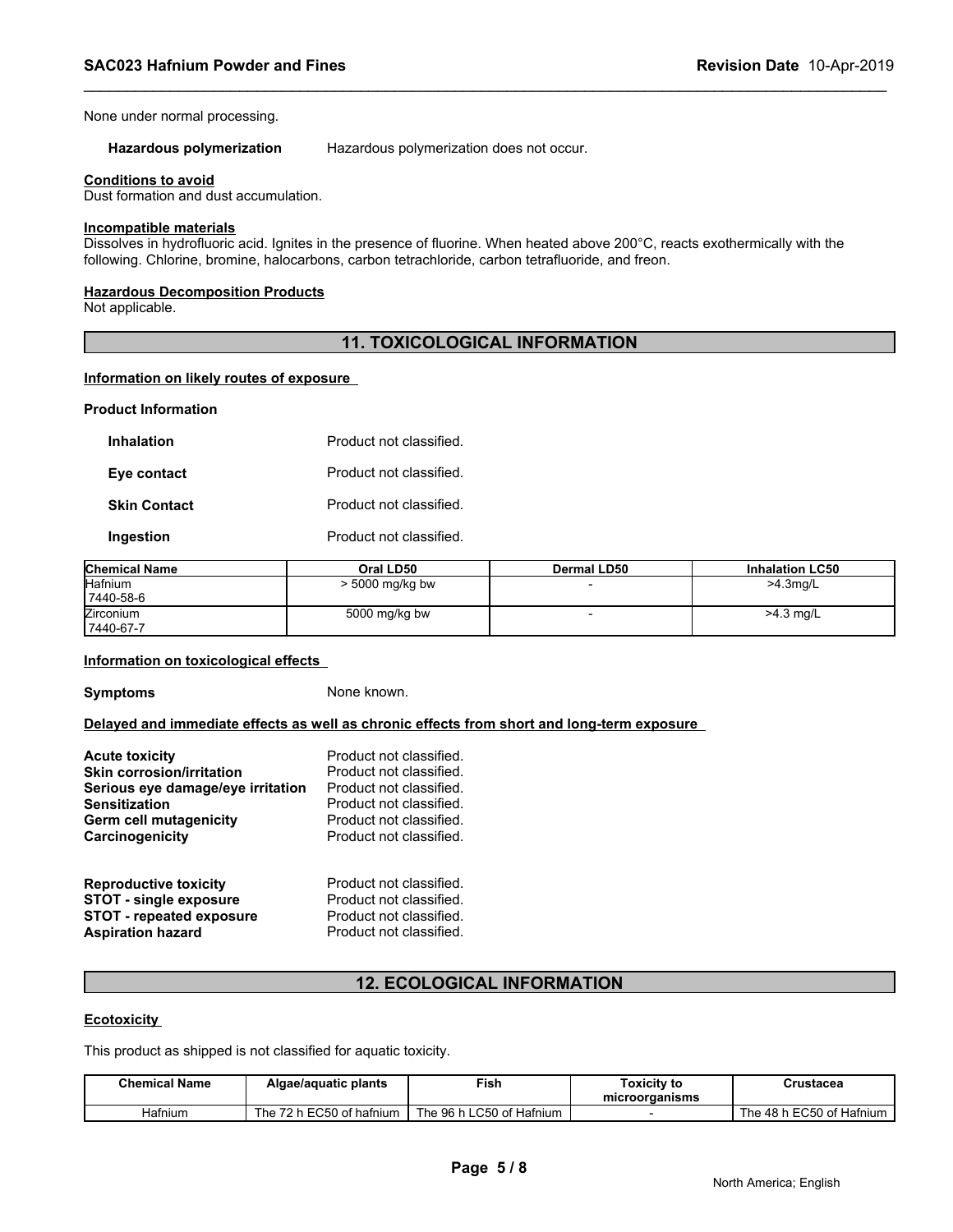| The 14 d NOEC of zirconiumI The 96 h LL50 of zirconium<br>The 48 h EC50 of zirconium l<br>Zirconium<br>7440-67-7<br>dichloride oxide to Chlorella<br>dioxide to Daphnia magna<br>to Danio rerio was greater<br>than $74.03$ mg/L.<br>was greater than 74.03 mg<br>vulgaris was greater than<br>102.5 mg of $Zr/L$ .<br>of Zr/L. | 7440-58-6 | to Pseudokirchneriella<br>subcapitata was great than 8<br>ug of Hf/L (100% saturated<br>solution). | dioxide in water to Danio<br>rerio was greater than the<br>solubility limit of 0.007 mg<br>Hf/L . | dioxide to Daphnia magna<br>was greater than the<br>solubility limit of 0.007 mg<br>Hf/L. |
|---------------------------------------------------------------------------------------------------------------------------------------------------------------------------------------------------------------------------------------------------------------------------------------------------------------------------------|-----------|----------------------------------------------------------------------------------------------------|---------------------------------------------------------------------------------------------------|-------------------------------------------------------------------------------------------|
|                                                                                                                                                                                                                                                                                                                                 |           |                                                                                                    |                                                                                                   |                                                                                           |

#### **Persistence and degradability**

#### **Bioaccumulation**

.

.

#### **Other adverse effects**

|                         | <b>13. DISPOSAL CONSIDERATIONS</b>                                                                     |
|-------------------------|--------------------------------------------------------------------------------------------------------|
| Waste treatment methods |                                                                                                        |
| Disposal of wastes      | Disposal should be in accordance with applicable regional, national and local laws and<br>regulations. |
| Contaminated packaging  | Disposal should be in accordance with applicable regional, national and local laws and<br>regulations. |

This product contains one or more substances that are listed with the State of California as a hazardous waste.

### **14. TRANSPORT INFORMATION**

| DOT                             | Regulated                                 |
|---------------------------------|-------------------------------------------|
| UN/ID No.                       | 3089                                      |
| Proper shipping name            | Metal powder, flammable, n.o.s. (Hafnium) |
| <b>Hazard Class</b>             | 4.1                                       |
| <b>Packing Group</b>            | Ш                                         |
| <b>Special Provisions</b>       | IB8. IP2. IP4. T3. TP33                   |
| <b>Emergency Response Guide</b> | 170                                       |
| <b>Number</b>                   |                                           |

#### **15. REGULATORY INFORMATION**

| Complies          |  |
|-------------------|--|
| Complies          |  |
| Complies          |  |
| Complies          |  |
| Complies          |  |
| Complies          |  |
| Complies          |  |
| <b>Not Listed</b> |  |
|                   |  |

#### **Legend:**

 **TSCA** - United States Toxic Substances Control Act Section 8(b) Inventory

 **DSL/NDSL** - Canadian Domestic Substances List/Non-Domestic Substances List

 **EINECS/ELINCS** - European Inventory of Existing Chemical Substances/European List of Notified Chemical Substances

 **ENCS** - Japan Existing and New Chemical Substances

 **IECSC** - China Inventory of Existing Chemical Substances

 **KECL** - Korean Existing and Evaluated Chemical Substances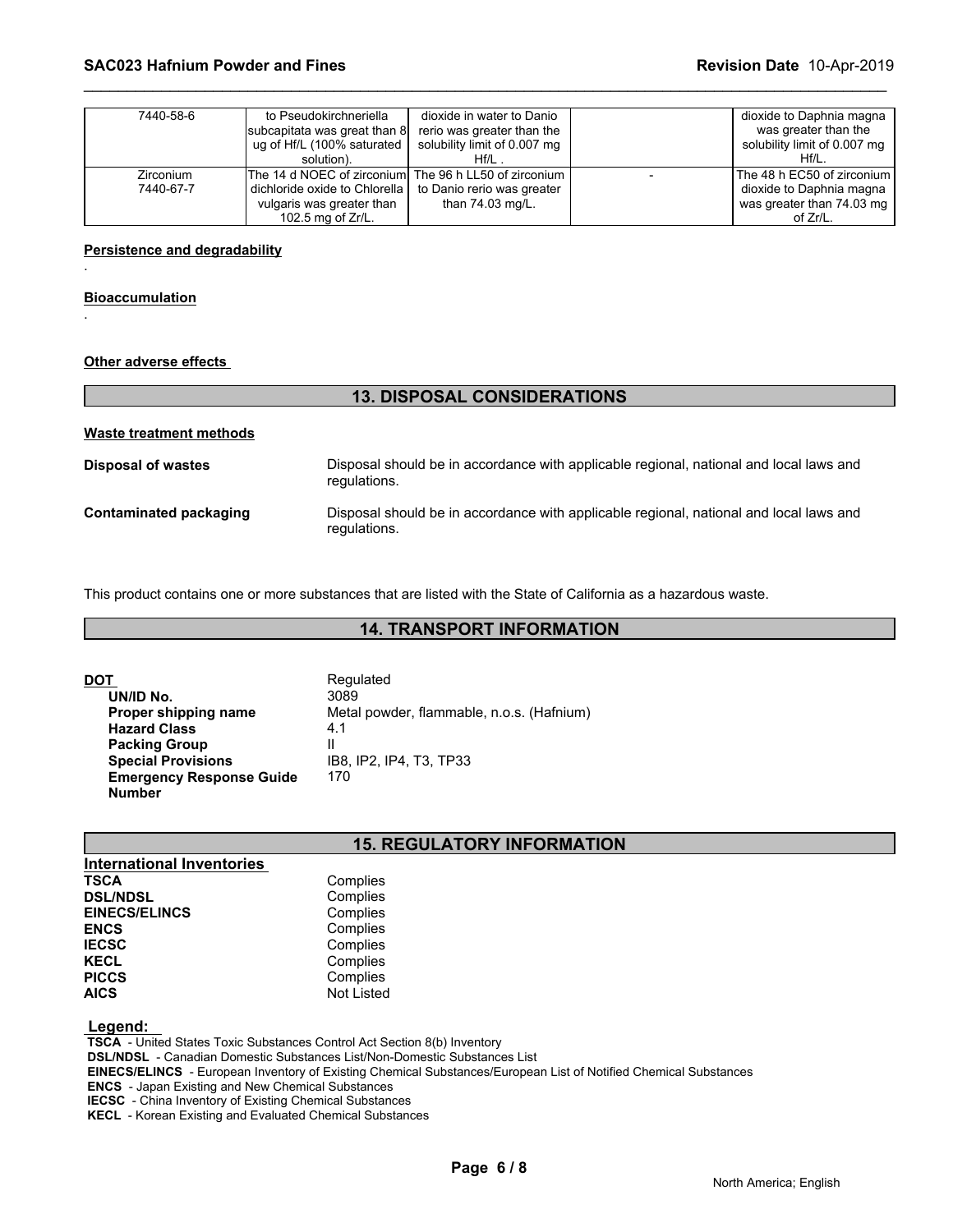**PICCS** - Philippines Inventory of Chemicals and Chemical Substances  **AICS** - Australian Inventory of Chemical Substances

#### **US Federal Regulations**

#### **SARA 313**

Section 313 of Title III of the Superfund Amendments and Reauthorization Act of 1986 (SARA). This product does not contain any chemicals which are subject to the reporting requirements of the Act and Title 40 of the Code of Federal Regulations, Part 372

#### **CWA (Clean Water Act)**

This product does not contain any substances regulated as pollutants pursuant to the Clean Water Act (40 CFR 122.21 and 40 CFR 122.42)

#### **CERCLA**

This material, as supplied, does not contain any substances regulated as hazardous substances under the Comprehensive Environmental Response Compensation and Liability Act (CERCLA) (40 CFR 302) or the Superfund Amendments and Reauthorization Act (SARA) (40 CFR 355). There may be specific reporting requirements at the local, regional, or state level pertaining to releases of this material

#### **US State Regulations**

#### **California Proposition 65**

This product does not contain any Proposition 65 chemicals

#### **U.S. State Right-to-Know Regulations**

| <b>Chemical Name</b> | <b>New Jersey</b> | <b>Massachusetts</b> | Pennsylvania |
|----------------------|-------------------|----------------------|--------------|
| Hafnium              |                   |                      | ,,           |
| 7440-58-6            |                   |                      |              |
| Zirconium            |                   |                      | . .          |
| 7440-67-7            |                   |                      |              |

#### **U.S. EPA Label Information**

**EPA Pesticide Registration Number** Not applicable

| <b>16. OTHER INFORMATION</b>                                      |                            |                                                    |                           |                                                     |  |
|-------------------------------------------------------------------|----------------------------|----------------------------------------------------|---------------------------|-----------------------------------------------------|--|
| <b>NFPA</b>                                                       | Health hazards 0           | <b>Flammability 1</b>                              | Instability 0             | <b>Physical and Chemical</b><br><b>Properties -</b> |  |
| <b>HMIS</b><br>Chronic Hazard Star Legend                         | Health hazards 1*          | <b>Flammability 2</b><br>* = Chronic Health Hazard | <b>Physical hazards</b> 0 | Personal protection X                               |  |
| <b>Issue Date</b><br><b>Revision Date</b><br><b>Revision Note</b> | 28-May-2015<br>10-Apr-2019 |                                                    |                           |                                                     |  |

Updated Section(s): 2, 5, 6, 7, 9, 11, 14, 15

### **Note:**

**The information provided in this safety data sheet is correct to the best of our knowledge, information and belief at the date of its publication. The information given is designed only as a guidance for safe handling, use, processing, storage, transportation, disposal and release and is not to be considered a warranty or quality specification. The information relates only to the specific material designated and may not be valid for such material used in combination with any other materials or in any process, unless specified in the text.**